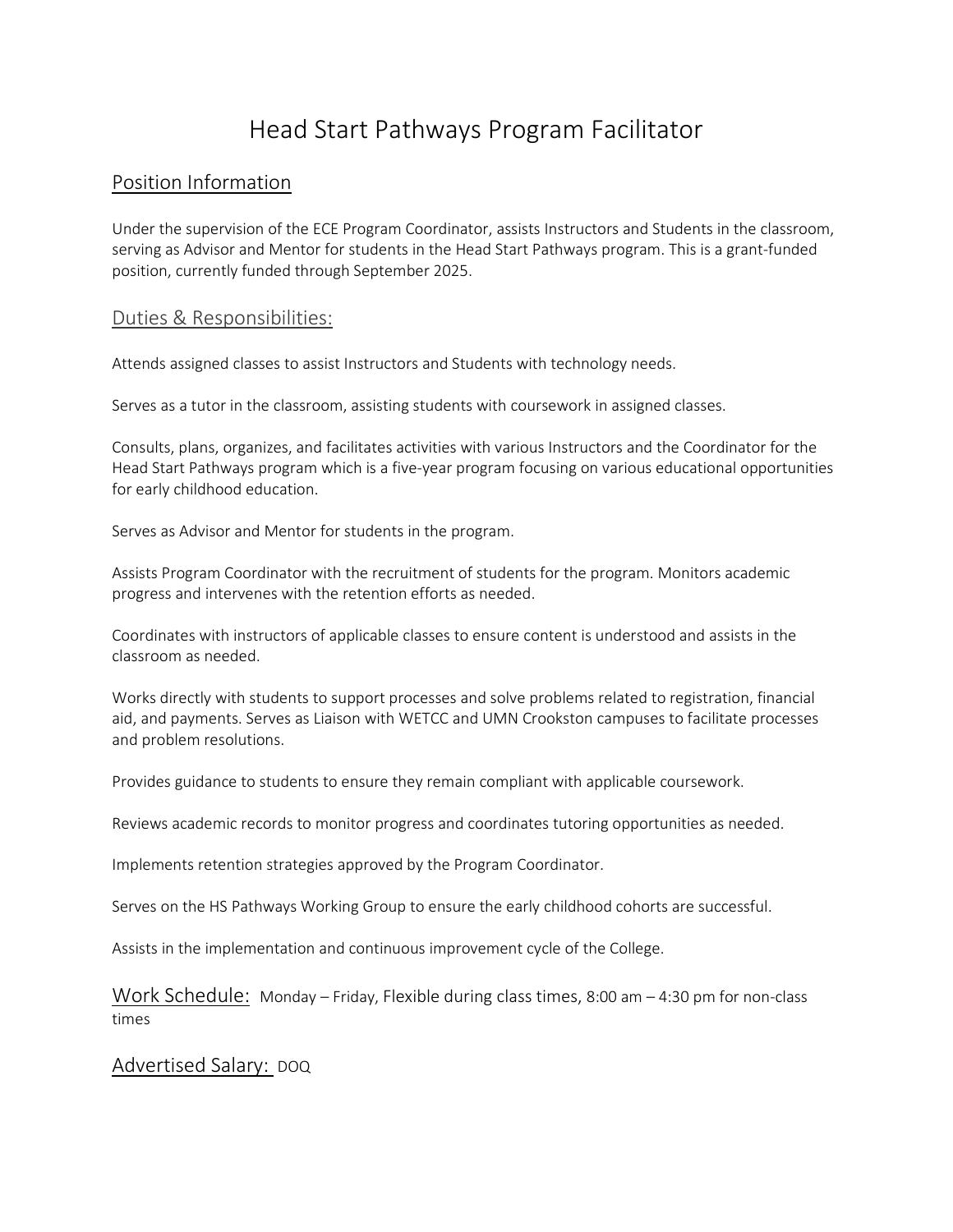# Minimum Qualifications:

Experience with computers, laptops, video, and audio equipment required Ability to work a flexible schedule to accommodate course schedules Current driver's license and insurance Ability to pass a background check prior to being offered employment Ability to travel for professional development and job-related activities

### Preferred Qualifications:

Associate degree in early childhood education

Demonstrated experience working with others to assist in troubleshooting problems, come up with solutions, and coordinate on their behalf.

Knowledge of Head Start Program Performance Standards (HSPPS) or early childhood careers Knowledge of non-traditional learners

Applicant Materials Required: Cover Letter, Resume, three professional references, completed WETCC application, and background check consent form; application and consent form can be found at [www.wetcc.edu.](http://www.wetcc.edu/)

#### Benefits:

WETCC offers a comprehensive benefits package, for full-time employees, including: Company-paid life and disability. Other benefits include Health, Dental, H.S.A. with company match, additional life insurance, accident, critical illness, hospital indemnity, vision, Legal & ID Shield, and medical & dependent care FSA. The effective date for new full-time employees is the first of the month following the date of hire.

Traditional or Roth 401k with a company match up to 5%, fully vested from day one, the effective date for 401k is the first of the month following 90 days of employment, for full and part-time employees.

WETCC also offers annual leave and sick leave, they both start accruing from the date of hire.

WETCC also has 17 paid holidays a year.

#### About WETCC

Established as a not-for-profit tribally controlled educational institution of higher learning, the first Charter was approved on February 5, 1998 "…to provide adult education and post-secondary educational services to enrolled members of the White Earth Reservation and to other eligible Indians and non-Indian residents of the area…"

Initial Candidacy for Accreditation by The Higher Learning Commission was granted on October 14, 2004, with full accreditation granted on October 8, 2008.